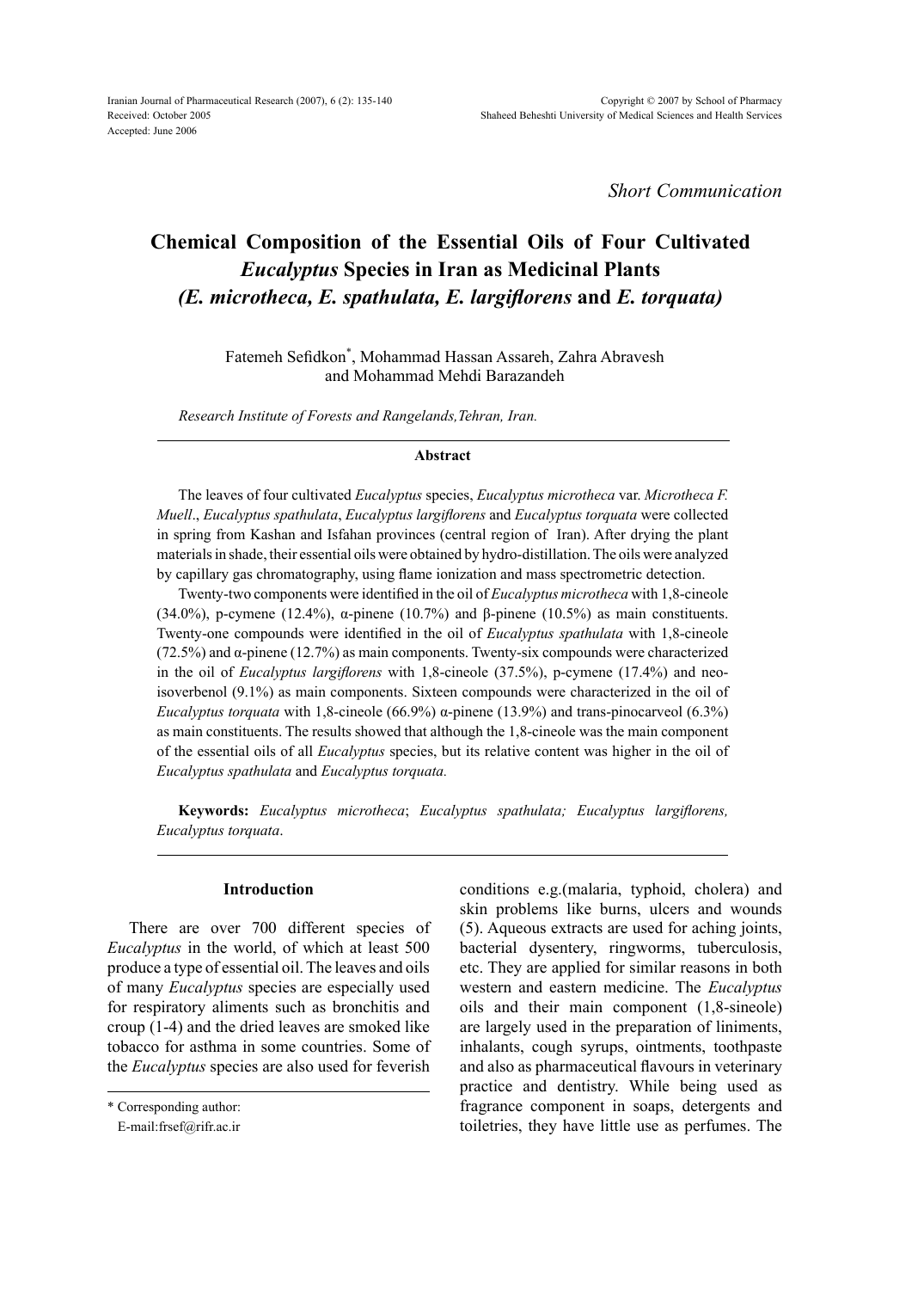oils of *Eucalyptus* species have also antioxidant properties (6) and anti-inflammatory effects (7- 8) because of 1,8-cineole.

The European Pharmacopoeia monograph for *Eucalyptus* oil specifies a chromatographic profile: 1,8-cineole (=eucalyptol; not less than 70%), limonene (4- 12%), α-pinene (2-8%), αphellandrene (less than 1.5%), β-pinene (less than  $0.5\%$ ), camphor (less than  $0.1\%$ ) (9).

To meet these requirements and to minimize less desirable substances such as aldehydes, the oil obtained from initial steam distillation is rectified by alkaline treatment and fractional distillation. The rectified oil contains 70-90% of 1,8-cineole (10-12). Sesquiterpenes such as globulol and aromadendrene, which are usually present in unrectified, steam-distilled oil (13), were not detected in the rectified oils.

In this study the essential oils of four cultivated and adapted *Eucalyptus* species in warm regions of Iran were investigated for their essential oil content and composition. We have also reported the oil content and composition of five other cultivated *Eucalyptus* species from these locations previously (14).

There are many references about the composition of other *Eucalyptus* species in the literature. For example, the essential oils obtained by steam distillation from the leaves of nine *Eucalyptus* species (*E. cinerea* F. Muell., *E. baueriana* F. Muell., *E. smithii* R. T. Baker, *E. bridgesiana* R. T. Baker, *E. microtheca* F. Muell., *E. foecunda* Schau., *E. pulverulenta* Sims, *E. propinqua* Deane and Maiden, *E. erythrocorys* F. Muell.) of Moroccan origin have been analyzed using GC and GC-MS. A total of 83 constituents were identified. All the species investigated were found to possess an oil rich in 1,8-cineole (>68%). In five species (*E. cinerea* F. Muell., *E. baueriana* F. Muell., *E. smithii* R. *T. Baker*, *E. bridgesiana* R. T. Baker and *E. microtheca* F. Muell.), the 1,8-cineole content exceeded 80% (15).

The volatile oils of leaves of *Eucalyptus nutans, E. platypus* Hook. var. *platypus, E. platypus* Hook. var. *heterophylla* Blakely, *E. spathulata* Hook. subsp. *spathulata, E. spathulata* Hook. subsp. *grandiflora* (Benth.) L.A.S. Johnson and D.F. Blaxell, *E. steedmanii* C.A. Gardner, *E. eremophila* (Diels) Maiden subsp. *eremophila,* 

*E. salubris* F. Muell. subsp. *salubris, E. ravida* L.A.S. Johnson and K.D. Hill, *E. campaspe* S. Moore, *E. diptera* C.R.P. Andrews, *E. terebra* L.A.S. Johnson and K.D. Hill, *E. doratoxylon* F. Muell., and *E. decurva* F. Muell, isolated by vacuum distillation, were analysed by GC and GC-MS. All species contained  $α$ -pinene (2.8-32.5%), 1,8-cineole (8.2-51.2%), *p*-cymene (0.3-3.3%), aromadendrene (2.3-19.0%) and bicyclogermacrene (0.3-28.6%) as principal leaf oil components (16).

During the period 1995-1997, the essential oils of leaves of 16 taxa of *Eucalyptus* had monitored to see if their oil compositions were essentially stable. These species were *Eucalyptus tumida* Brooker & Hopper; *Eucalyptus histophylla* Brooker & Hopper; *Eucalyptus flavida* Brooker & Hopper; *Eucalyptus clivicola* Brooker & Hopper; *Eucalyptus varia* Brooker & Hopper subsp. *varia*; *Eucalyptus varia* Brooker & Hopper subsp. *salsuginosa* Brooker & Hopper; *Eucalyptus angustissima* F. Muell. subsp. *angustissima*; *Eucalyptus balladoniensis* Brooker subsp. *balladoniensis; Eucalyptus cyclostoma* Brooker; *Eucalyptus aequioperta* Brooker & Hopper; *Eucalyptus* species aff. *pileata* (E. sp. U in Brooker & Kleinig); *Eucalyptus* species aff. dumosa; *Eucalyptus calcicola* Brooker; *Eucalyptus ligulata* Brooker; *Eucalyptus aquilina* Brooker and *Eucalyptus preissiana* Schauer subsp. *lobata* Brooker & Slee. The main components in the oils were torquatone, bicyclogermacrene and 1,8-cineole. The results indicate that during the period of observation, the compositions of all the essential oils were quite stable, except for two species which exhibited a seasonal variation. By March 1997, all taxa had generated buds and six had flowered  $(17)$ .

#### **Experimental**

# **Materials and Methods**

#### *Plant Material*

The seeds of some *Eucalyptus* species (Origin: Australia) were cultivated in the years 1993- 1994 in Kashan in the central region of Iran. Some of these species have good adaptability with the climatic condition of Kashan (Hot and dry weather). The fresh leaves of four adapted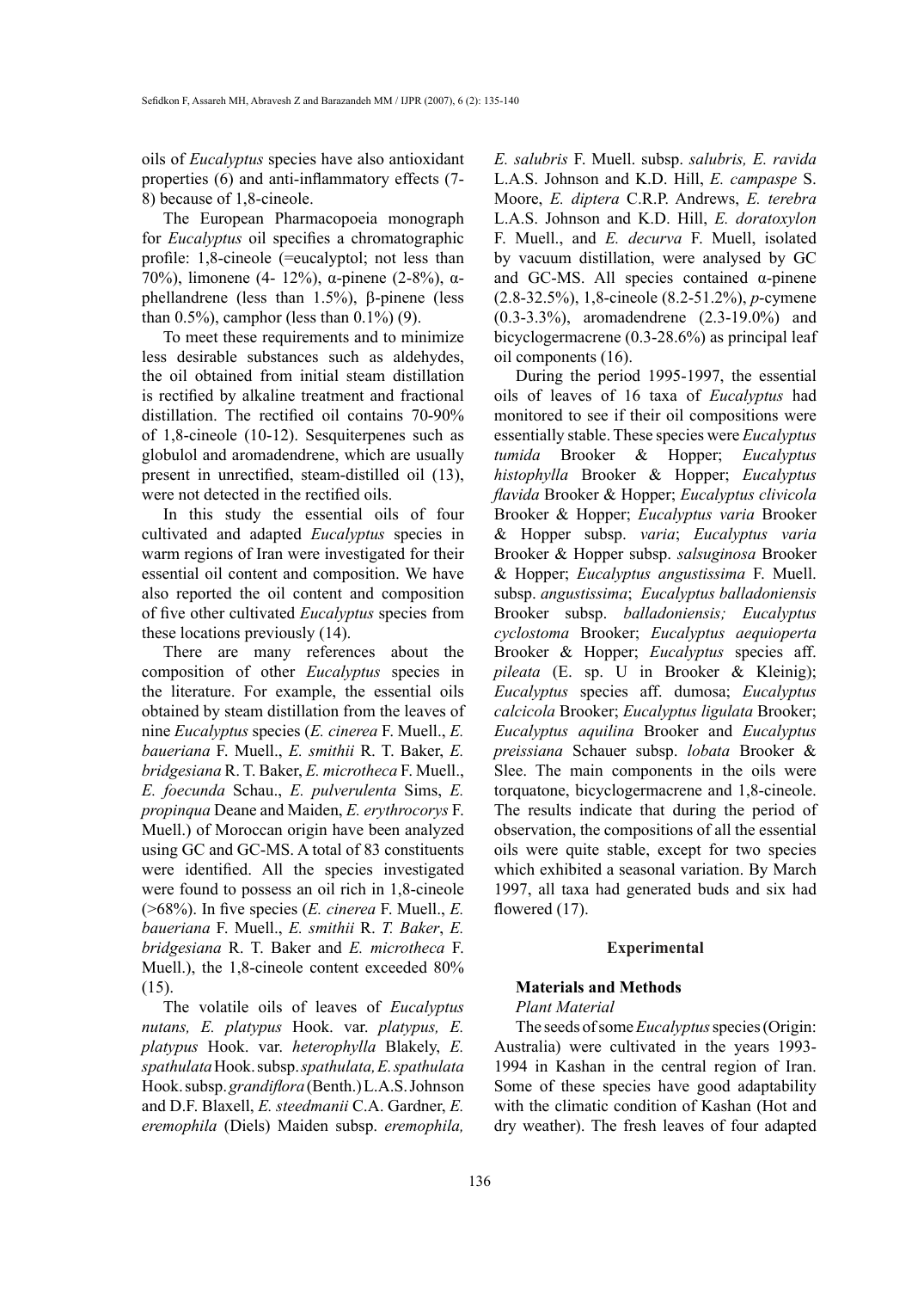| <b>Table 1.</b> I failt materials used for this study |                                                      |           |                   |
|-------------------------------------------------------|------------------------------------------------------|-----------|-------------------|
| مشعرة                                                 | منظ يضطلبه                                           | oten (24) | actor and         |
| <b>Zumigen zurücken</b><br>was asterothern F. Manil.  | Hofine Rouncing, May 2005                            | 13.       | Pain yaikan       |
| <b>Zumboter spotladnin</b>                            | Hofine Rouncing, May 2005                            | 18        | Pain yaikan       |
| <b>Bumbothe local locals</b>                          | Beginning of fluorating with white flowers, May 2005 | LШ        | Pain yaikan       |
| <b>Bumington temperatur</b>                           | Rouncing states with white flows, May 2005           | L70       | <b>Coloring I</b> |

**Table 1.** Plant materials used for this study

*Eucalyptus* species were collected in the middle of spring (2005), as mentioned in Table 1. The voucher specimens have been deposited in the national herbarium of Iran (TARI).

## *Isolation procedure*

Air-dried leaves of the plants (50-70 g, three times) were subjected to hydro-distillation for 2.5h using a Clevenger-type apparatus. The oils separated from water and dried over anhydrous sodium sulfate and stored in sealed vials at low temperature before analysis.

## *GC and GC/MS analysis*

The oils obtained from three distillation of each *Eucalyptus* species were mixed and then injected to GC and GC/MS. GC analyses were performed using a Shimadzu GC-9A gas chromatograph equipped with a DB-5 fused silica column (30  $m \times 0.25$  mm i.d., film thickness 0.25  $\mu$ m). Oven temperature was was programmed to be held at 40°C for 5 minutes and then increased to 280°C at a rate of 4°C/min.. Injector and detector (FID) temperatures were 290°C, and helium was used as carrier gas with a linear velocity of 32 cm/s, and split ratio 1/60.

GC-MS analyses were carried out on a Varian 3400 GC-MS system equipped with a DB-5 fused silica column (30 m x 0.25 mm i.d.). Oven temperature was 40°C increasing to  $250\textdegree$ C at a rate of  $4\textdegree$ C, transfer line temperature 260°C. The carrier gas was helium with a linear velocity of 31.5 cm/s, split ratio 1/60, Ionization energy 70 eV, scan time1 s and mass range of 40-300 amu. The percentages of compounds were calculated by the area normalization method, without considering response factors. The components of the oils were identified by comparison of their mass spectra with those of a computer library or with authentic compounds, and confirmed by comparison of their retention indices either with those of authentic compounds or with data published in the literature (18- 19). The retention indices were calculated for all volatile constituents using a homologous series of n-alkanes.

## **Results and Discussion**

The oils isolated by hydro-distillation from the leaves of *Eucalyptus microtheca* var. *microtheca*  F. Muell., *Eucalyptus spathulata*, *Eucalyptus largiflorens* and *Eucalyptus torquata* were found to be colorless to pale yellow liquids. These oils were analyzed by capillary gas chromatography, using flame ionization and mass spectrometric detection. The mean oil yields of each species are shown in Table 1.

Twenty-two components were identified in the oil of *Eucalyptus microtheca.* The major components were 1,8-cineole (34.0%), p-cymene (12.4%), α-pinene (10.7%), β-pinene (10.5%) and virdiflorene (5.2%). Twenty-one compounds were identified in the oil of *Eucalyptus spathulata.* The main components of this oil were 1,8-cineole (72.5%), α-pinene (12.7%) and trans-pinocarveol (3.3%. Twenty-six compounds were characterized in the oil of *Eucalyptus largiflorens.* The main components of this oil were 1,8-cineole (37.5%), p-cymene (17.4%), neo-isoverbenol (9.1%), limonene (6.5%) and terpinen-4-ol (3.6%). Sixteen compounds were characterized in the oil of *Eucalyptus torquata.*  The main components of this oil were 1,8-cineole (66.9%)  $\alpha$ -pinene (13.9%), trans-pincarveol (6.3%) and p-cymene (4.2%).

The chemical composition of the oils can be seen in Table 2. The components are listed in the order of their elution on the DB-5 column.

The results showed that although 1, 8-cineole was the main component of the essential oils of all *Eucalyptus* species, but its relative amount in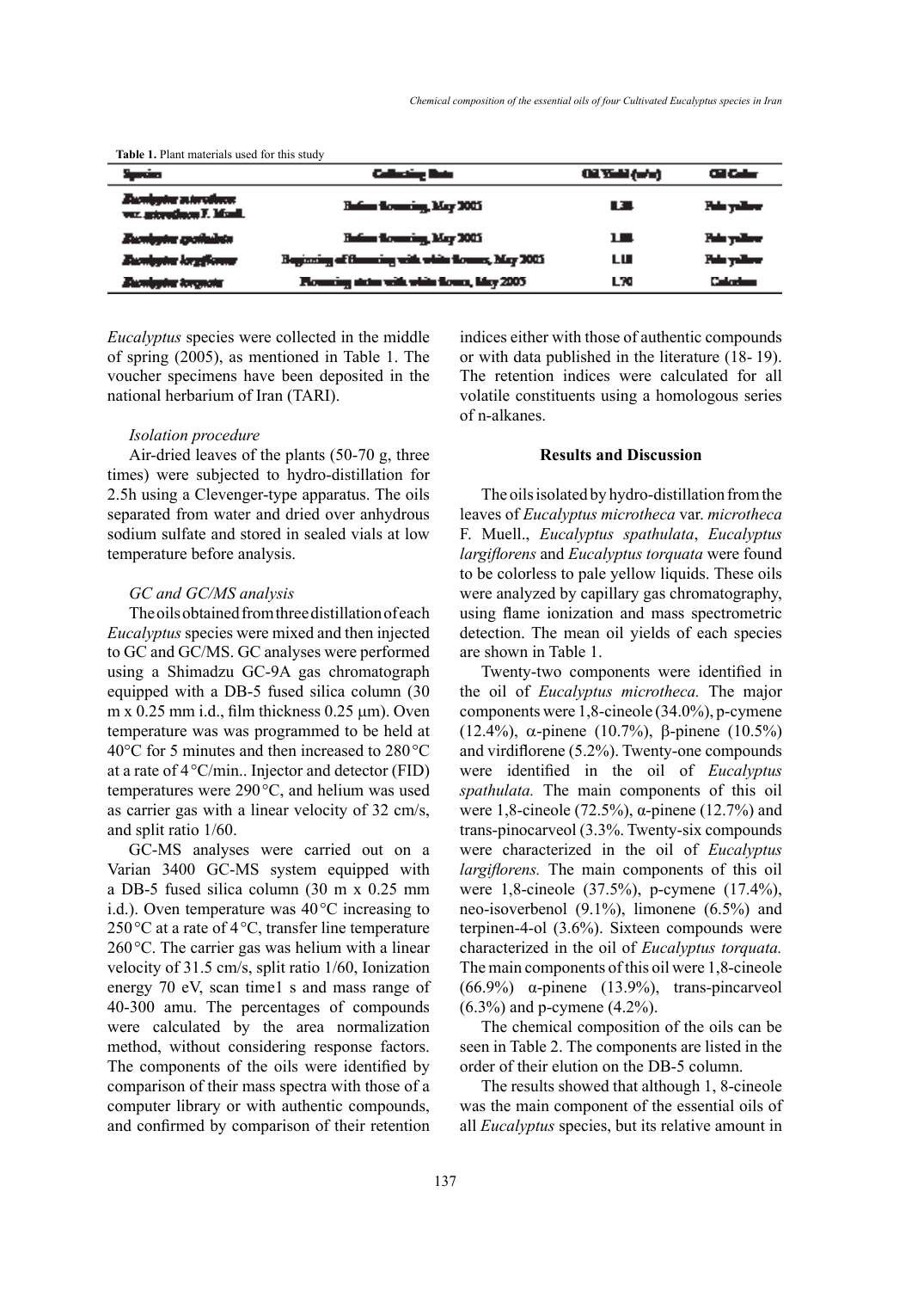| N.           | Company of                               | ш                        | E virulus                    |                          | E. godinkir - E. Ingijkovos | E trynt                      | Mathal of<br><b>Manifestine</b> |
|--------------|------------------------------------------|--------------------------|------------------------------|--------------------------|-----------------------------|------------------------------|---------------------------------|
| ı            | n değen                                  | 12.5                     | D.4                          | $\overline{\phantom{a}}$ | в                           |                              | MS, KI                          |
| 2            | مسنوء                                    | 435                      | И.7                          | 127                      | 24                          | вэ                           | MX, KI, Cal                     |
| 3            | <b>Europhane</b>                         | 忉                        | $\overline{\phantom{a}}$     | $\overline{\phantom{a}}$ | $\overline{\phantom{a}}$    | 0.1                          | M, KI                           |
| ٠            | مستقد                                    | ¥73                      | $\overline{\phantom{a}}$     | $\overline{\phantom{a}}$ | B                           | $\overline{\phantom{a}}$     | M, KI                           |
| 5            | مسنوع                                    | 光                        | <b>HS</b>                    | 44                       | L.                          | 0.7                          | MX, KI, Cal                     |
| f            | <b>Programme</b>                         | 虾                        | D.S                          | Œ.                       | B                           | $\overline{\phantom{a}}$     | MX, KI, Cal                     |
| 7            | e sinikodom-                             | 1002                     | 73                           | Œ.                       | 15                          | 0.2                          | M, KL CJ                        |
| Б            | n taşiman                                | 1015                     | D.4                          | $\overline{\phantom{a}}$ | 87                          | $\overline{\phantom{a}}$     | M, KI                           |
| ,            | <b>Parties Comment</b>                   | 1023                     | 12.4                         | Q4                       | 17.4                        | 42                           | M, KL CJ                        |
| Ш            | <u>ransa</u>                             | 1027                     | 42                           | LL                       | 65                          | $\overline{\phantom{a}}$     | MX, KI, Cal                     |
| Ц            | 1,8-cimols                               | 1030                     | 319                          | 72.5                     | 17.5                        | Œ۶                           | MX, KI, Cal                     |
| 17           | <b>Co-frommer</b>                        | 1037                     | 11                           | $\overline{\phantom{a}}$ | $\overline{\phantom{a}}$    | $\overline{\phantom{a}}$     | M, KI                           |
| 13           | مستجدع                                   | 1059                     | 12                           | œ                        | м                           | 0.1                          | MX, KI, Cai                     |
| 14           | Circultinum bydants                      | 1003                     | $\overline{\phantom{a}}$     | $\overline{\phantom{a}}$ | L5                          | $\overline{\phantom{a}}$     | M, KI                           |
| 15           | مستسترها                                 | 1065                     | 0.7                          | œ                        | В                           |                              | M, KL CJ                        |
| ĸ            | atlışl <del>ı imrailmatı</del> s         | 1100                     | D3                           | $\overline{\phantom{a}}$ | $\overline{\phantom{a}}$    | $\overline{\phantom{a}}$     | M, KI                           |
| 17           | mile findal.                             | 1110                     | $\overline{\phantom{a}}$     | $\overline{\phantom{a}}$ | $\overline{\phantom{a}}$    | 63                           | M, KI                           |
| 15           | <b>Heim</b>                              | ווע                      | $\overline{\phantom{a}}$     | $\overline{\phantom{a}}$ | L7                          | $\overline{\phantom{a}}$     | M, KI                           |
| IJ           | una-findad.                              | טע                       | $\overline{\phantom{a}}$     | Œ.                       | $\overline{\phantom{a}}$    | $\overline{\phantom{a}}$     | M, KI                           |
| л            | annath-1-an-l-ail (còrp)                 | שננ                      | $\qquad \qquad \blacksquare$ | $\overline{\phantom{a}}$ | п                           | $\overline{\phantom{a}}$     | M, KI                           |
| n            | e rangiolinai.                           | 1122                     | $\overline{\phantom{a}}$     | œ                        | $\overline{\phantom{a}}$    | $\overline{\phantom{a}}$     | M, KI                           |
| $\mathbf{r}$ | tem piscoveni<br>annach-3-an-1-al (hann- | 1136                     | 14                           | 33                       | $\overline{\phantom{a}}$    | 63                           | MX, KI, Cal                     |
| B            | F)                                       | 1138                     | $\overline{\phantom{a}}$     | $\overline{\phantom{a}}$ | ப                           | $\overline{\phantom{a}}$     | M, KI                           |
| M            | <b>Communication</b>                     | 1160                     | 0.7                          | ш                        | $\overline{\phantom{a}}$    | 1.7                          | MX, KI, Cal                     |
| 25           | استط                                     | 1163                     | $\overline{\phantom{a}}$     | Œ                        | $\overline{\phantom{a}}$    | 0.7                          | M, KL CJ                        |
| 26           | tagångs 4 al.                            | 1174                     | 21                           | Œ.                       | 35                          | 06                           | MX, KI, Cal                     |
| 77           | <u>nas investment</u>                    | 1184                     | $\overline{\phantom{a}}$     | $\overline{\phantom{a}}$ | u                           | $\overline{\phantom{a}}$     | M, KI                           |
| ж            | استرت                                    | 1186                     | 15                           | ω                        | 15                          | 1.0                          | M, KL CJ                        |
| ъ            | conin dilabela                           | 1256                     | $\overline{\phantom{a}}$     | $\overline{\phantom{a}}$ | 3.6                         | $\overline{\phantom{a}}$     | M, KI                           |
| 彈            | مستحجز                                   | 1250                     | -                            | -                        | L3                          | 04                           | M, KI                           |
| 31           | الشمعير                                  | 1232                     |                              | Œ                        | -                           |                              | MS, KI                          |
| 32           | tique).                                  | 12.7                     | $\overline{\phantom{0}}$     | $\overline{\phantom{a}}$ | υ                           |                              | MX, KI                          |
| 33           | مشبره                                    | 1435                     | 15                           | Q4                       | $\overline{\phantom{a}}$    | $\qquad \qquad \blacksquare$ | MS, KI                          |
| 34           | hioyologuumomm                           | 1490                     | $\overline{\phantom{a}}$     | $\overline{\phantom{a}}$ | L4                          |                              | MS, KI                          |
| 35           | لمططمي                                   | 1572                     | IJ                           | Œ                        | 67                          | t.                           | M, KI                           |
| 36           | المتستطير                                | 1575                     | 52                           | 17                       | 24                          | 1.6                          | M, KI                           |
| 37           | violifical                               | 1365                     | IJ                           | Œ,                       | $\overline{\phantom{a}}$    | $\overline{\phantom{a}}$     | MS, KI                          |
| 蓮            | a-calimi                                 | 160                      | 0.5                          | $\overline{\phantom{a}}$ | $\overline{\phantom{0}}$    | $\qquad \qquad =$            | M, KI                           |
| 39           | Tatal                                    | $\overline{\phantom{a}}$ | 91                           | 51.7                     | ж                           | 光工                           |                                 |

**Table 2.** Percentage composition of the oils of *Eucalyptus* species

the oil of *E. spathulata* was the highest (more than 70%) and in the oil of *E. microtheca* the lowest (34.0%). In addition, there are some

other differences and similarity between oil compositions of these *Eucalyptus* species. The percentage of  $\alpha$ -pinene in the oils of *E*.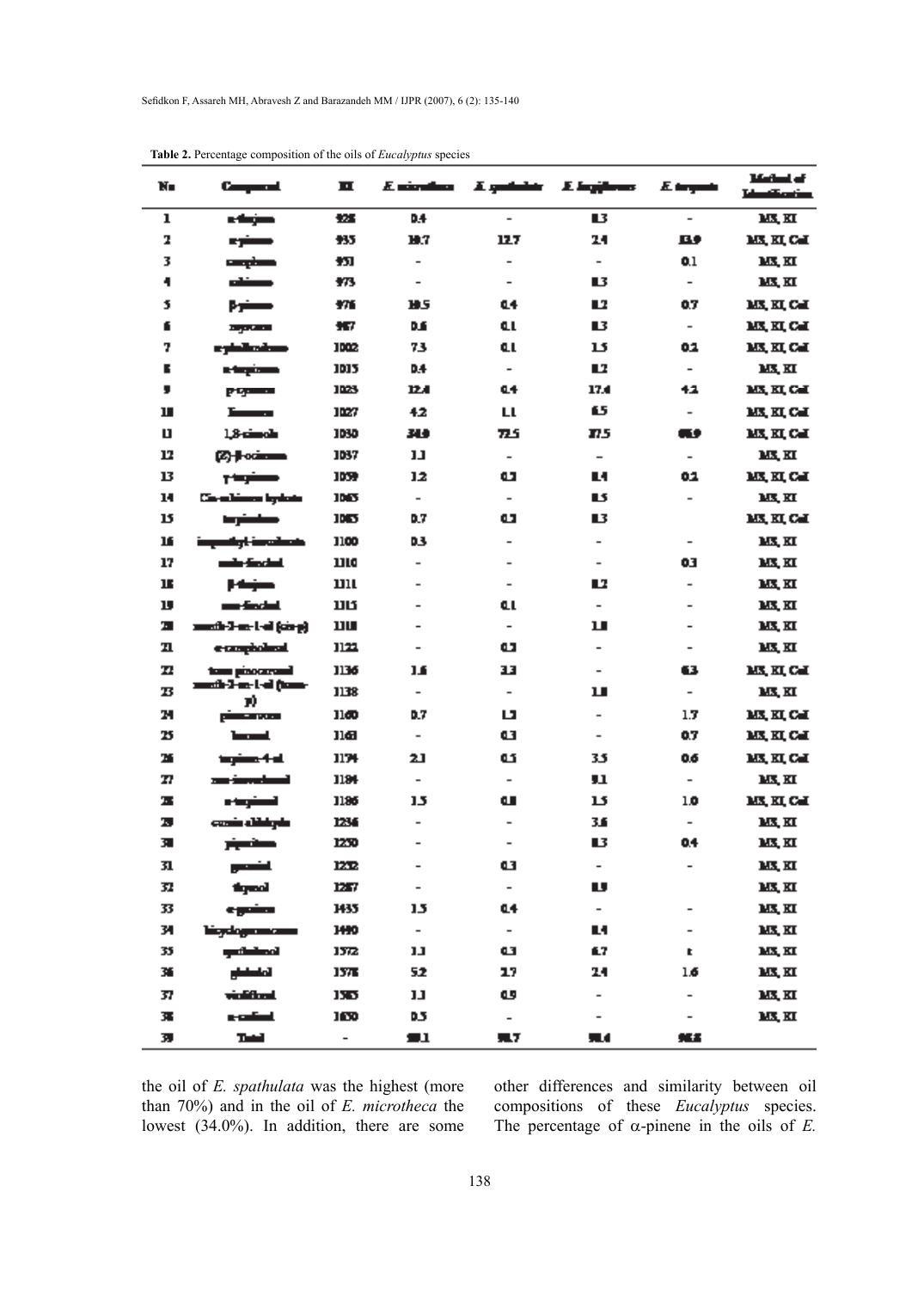*largiflorens* was 2.4%, while in other oils it was more than 10%. The oil of *E. largiflorens*  contained limonene (6.5%), neo-isoverbenl  $(9.1\%)$  and spathulenol  $(6.7\%)$  as well, while these compounds were not found in other oils or were found at lower amounts. The contents of p-cymene in the oils of *E. mictotheca* (12.4%) and *E. largiflorens* (17.4%) were higher than two other oils

Comparing these results with those of five Eucalyptus oils studied previously (14), showed the 1,8-cineol percentage of *E. spathulata* oil (72.5%) is comparable with 1,8-cinele in the oil of *E. intertexta* (81.5%)*, E. leucoxylon* (85.5%) and *E. sargentii* (77.2%).

It can be concluded that the highest oil yield was obtained for *E. spathulata* (1.88% w/w) and the lowest for *E. microtheca* (0.38%). Statistical data showed no significant difference between oil yields of *E. spathulata* and *E. torquata*. 22, 21, 26 and 16 compounds were identified in the oils of *E. microtheca*, *E. spathulata*, *E. largiflorens*  and *E. torquata*, respectively that approximately constitute 99.1%, 98.7%, 98.4% and 98.8% of the oils, in the mentioned order.

The high amounts of 1, 8-cineole in the oils of *E. torquata* and *E. spathulata* is remarkable. 1,8-Cineole, which is a terpenoid oxide present in many plant essential oils, displays an inhibitory effect on some types of experimental inflammation in rats, i.e. paw oedema induced by carrageenan and cotton pellet-induced granuloma. It has anti-microbial, antiinflammatory and anti-nociceptive effects (7- 8). So it can be concluded that the oils of these two *Eucalyptus* species could have the medicinal properties, which should be investigated in other studies.

*Eucalyptus spathulata* with 1.88% oil and 72.5% 1, 8-cineole is suggested as a good source for medicinal uses. According to the European Pharmacopoeia, it has the most desirable specifications, i.e. 72.5% of 1,8-cineole (not less than 70%),  $\alpha$ -phellandrene (0.1%, less than 1.5%), β-pinene (0.4%, less than 0.5%), camphor  $(0.0\%;$  less than  $0.1\%$ ). Of course, the percentage of  $\alpha$ -pinene (12.7%) is high and limonene (1.1%) is low. So, it needs minor rectification or fractional distillation. In addition, the time of sampling was before flowering. The

authors will investigate the oils in other seasons to find the best time of harvesting for obtaining the best quantity and quality of the oils. In addition, the oil of *E. torquata* could also be used for medicinal uses with minor rectification.

The essential oils of other *Eucalyptus* species studied contained low amounts of 1,8-cineole according to the European Pharmacopoeia.

#### **References**

- (1) Kaspar P, Repges R, Dethlefsen U and Petro W. Sekretolytika im vergleich. anderung der ziliarfrequenz und lungen function nach thrapie mit cineol und ambroxol. *Atemw Lungenkrkh*. (1994) 20: 605-14
- Wittman M, Petro W, Kaspar P, Repges R and Dethlesten (2) U. Zur thrapie chronisch obstruktiver atemwegserkrankungen mit sekretolytika. doppelblinder, randomisierter cross-over-vergleich zwischen cineol und ambroxol. *Atemw Lungenkrkh.* (1998) 24: 67-74
- (3) Mahlo DH. Obstruktive atemwegserkrankungen mit cineol die lungenfunktionsparameter verbesern. *Therapiewoche* (1990) 40: 3157-62
- Juergens UR, Stober M and Vetter H. Steroidartige (4) hemmung des monozytaren arachidonsaure metabolismus und der 1l-1β-produktion durch 1,8 cineole. *Atemw Lungenkrkh* (1998) 24: 3-11
- Reynolds JEF and Prasad AB. (Eds.) *Martindale-The*  (5) *Extra Pharmacopoiea*. 28<sup>th</sup> ed. Pharmaceutical Press, London (1982) 1017-8
- Grassmann J, Hippeli S, Dornisch K, Rohnert U, (6) Beuscher N and Elstner EF. Antioxidant properties of essential oils. Possible explanations for their antiinflammatory effects. *Arzneim Forsch/Drug Res*. (2000) 50: 135-139
- (7) Juergens UR, Dethlefsen U, Steinkamp G, Gillissen A, Repges R and Vetter H. Anti-inflammatory activity of 1,8-cineole (eucalyptol) in bronchial asthma: a double blind placebo-controlled trial. *Respiratory Med*. (2003) 97: 250-6
- Santos FA and Rao VS. Anti-inflammatory and (8) antinociceptive effects of 1,8-cineole, a terpenoid oxide present in many plant essential oils. *Phytother Res.* (2000) 14: 240-244
- (9) Council of Europe (COE)- European Directorate for the quality of Medicine (EDQM) *European Pharmacopeia*, 5th ed. Supplement 5.5,Council of Europe, london, 270
- Brand N. *Eucalyptus*. In: Drogen EO. (Ed.) *Hagers*  (10) Handbuch der Pharmazeutischen Praxis. 5<sup>th</sup> ed. Volume 5, Springer-Verlag, Berlin (1993) 115-130
- $(11)$  Harkenthal M, Reichling J, Geiss HK and Saller R. Comparative study on the *in vitro* antibacterial activity of Australian tea tree oil, cajuput oil, niaouli oil, manuka oil, kanuka oil and eucalyptus oil. *Pharmazie* (1999) 54: 460-3
- Wilson ND, Watt RA and Moffat AC. A near-infrared (12) method for the assay of cineole in eucalyptus oil as an alternative to the official BP method. *J. Pharm.*